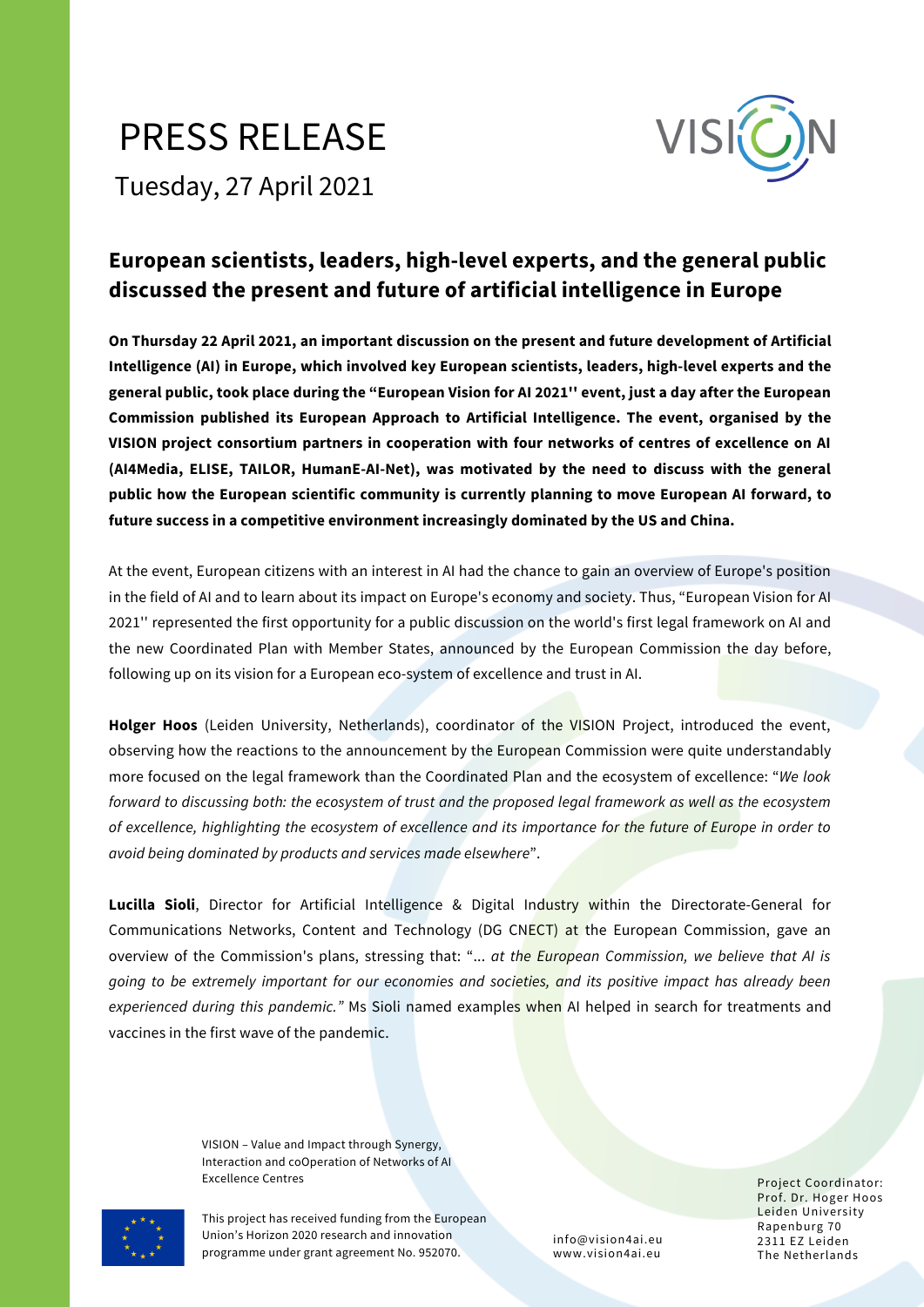

"Al is beneficial because it is also very versatile, it applies to all sectors of the economy, so it can be a very *important source of growth especially in this time when Europe really needs an economic recovery*", highlighted Sioli. On the other hand, AI also creates some risks especially in the area of safety and of fundamental rights.

She emphasised the importance of the regulatory framework, the first of its kind in the world, whose goal is to harmonise regulamentation in Europe, and whose risk-based approach was chosen to achieve a good balance between protection and innovation.

Most of the market is not risky at all, but there are high-risk AI systems that must be either prohibited or regulated. "The regulatory package is going to ensure trust as trust is needed because we need to increase the use of AI. We also want to become a hub in terms of being leaders in the development of trustworthy AI and for that we join forces with member states and publish a Coordinated Plan on AI 2021." The discussions will now start with the Council and the European Parliament. The plan also takes into account new funding opportunities are offered by the multiannual financial framework (i.e. Horizon Europe and Digital Europe Programme) as well as the Recovery and Resilience Fund which has a budget of more than 600 billion EUR of which 20% will be invested in the digital transformation.

The round-table discussion provided a chance to react to the proposed regulation and action plan with **Dita Charanzová**, Vice-President of the European Parliament; **Kristian Kersting**, TU Darmstadt, Germany; **Ieva Martinkenaite**, VP AI, Telenor, Norway; and **Gabriele Mazzini**, DG CNECT, European Commission. According to **Ms Charanzová** the rules "*are a good and positive step. We are now all digesting the proposal* [..], I welcome it very much but as I always say 'the devil is in detail'. So we have to look at every detail of *these regulations* ". Ms Charanzová pointed out that there already is legislation in place so the new regulation is about filling the gaps. The need to coordinate efforts between research, industry and society was also stressed by **Ieva Martinkenaite**: "*We need to create best practices, positive examples for industry,* involving policy makers, involving academia, so that we learn how to apply these practices of trustworthy AI *in business. It is not about creating compliance and regulations and directives. It's about helping us to implement it*". **Kristian Kersting** also stressed the importance of maintaining excellence in research through coordinated actions and the creation of large-scale infrastructure, through the creation of a "CERN for AI".



This project has received funding from the European Union's Horizon 2020 research and innovation programme under grant agreement No. 952070.